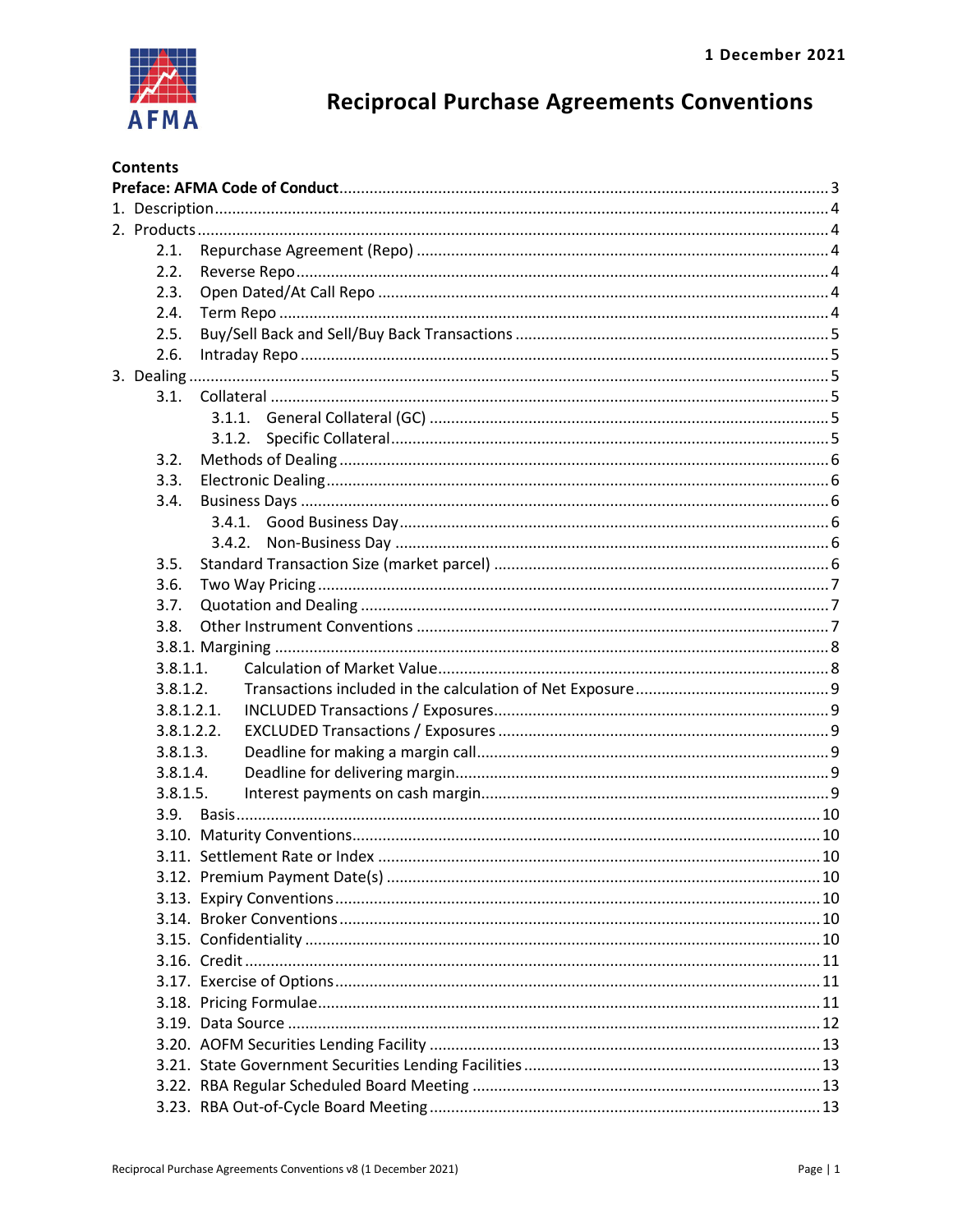|                       | Access to and use of AOFM, State Govt and RBA Securities Lending Facilities 13<br>3.24.1 |  |
|-----------------------|------------------------------------------------------------------------------------------|--|
|                       |                                                                                          |  |
|                       |                                                                                          |  |
| 4.1.                  |                                                                                          |  |
| 4.2.                  |                                                                                          |  |
|                       |                                                                                          |  |
| 5.1.                  |                                                                                          |  |
| 5.2.                  |                                                                                          |  |
| 5.3.                  |                                                                                          |  |
|                       |                                                                                          |  |
|                       |                                                                                          |  |
|                       |                                                                                          |  |
|                       |                                                                                          |  |
| $\mathbf{1}$ .        |                                                                                          |  |
| $\mathcal{P}_{\cdot}$ |                                                                                          |  |
| $\overline{3}$ .      |                                                                                          |  |
|                       |                                                                                          |  |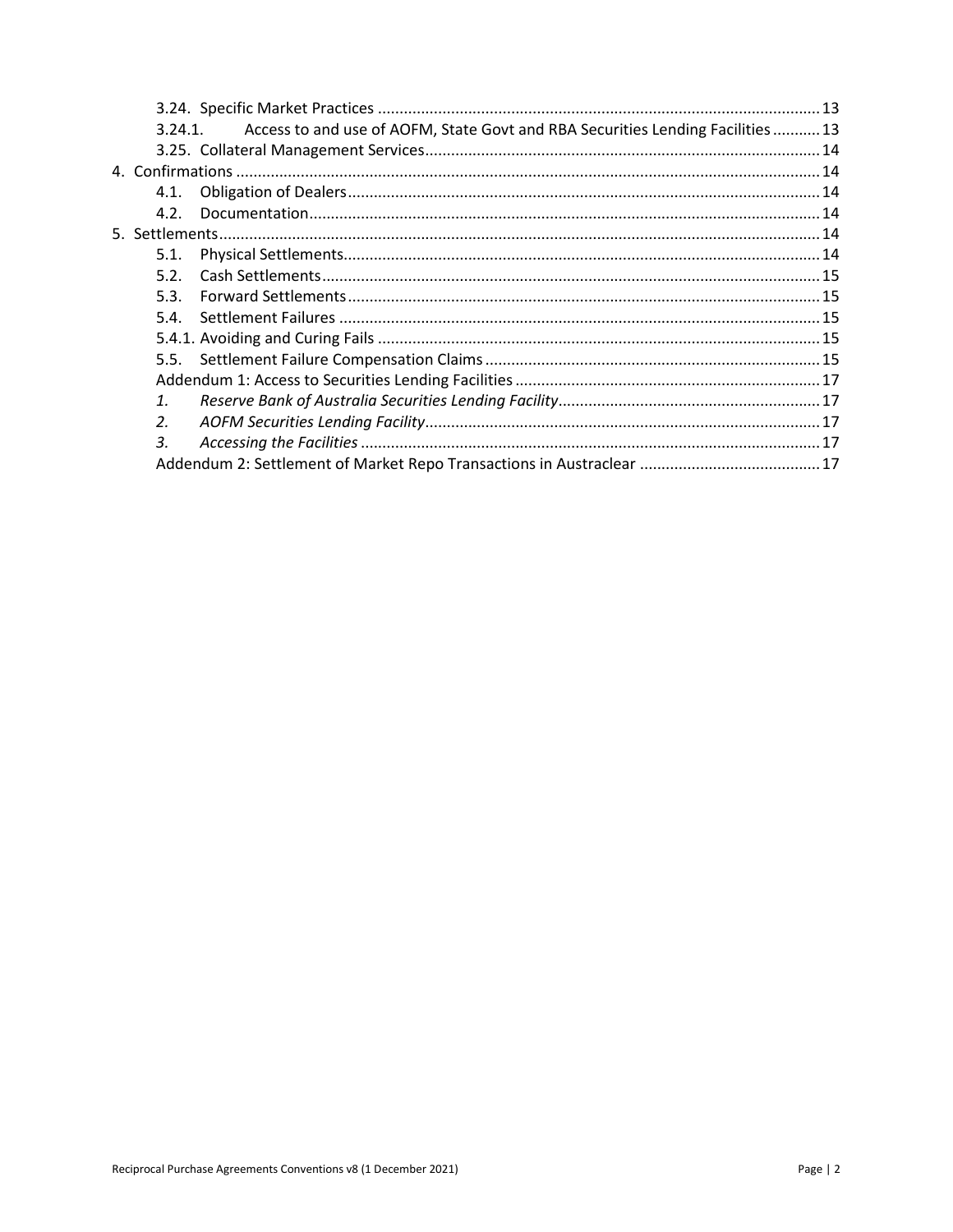# <span id="page-2-0"></span>**Preface: AFMA Code of Conduct**

AFMA promotes efficiency, integrity and professionalism in Australia's financial markets. The AFMA Code of Conduct (the Code) clearly articulates the ethical principles for minimum acceptable standards of behaviour and supports responsible decision making by firms and individuals engaged in financial markets activities.

All AFMA Financial Markets Members and Partner Members<sup>1</sup> are expected to observe the Code and operate with integrity, professionalism and competence. The Code is designed to support behaviors that put the interests of clients, the firm and the wider community ahead of personal or individual interests and promotes confident participation by users in Australia's OTC markets.

The Code is presented in two parts – the [Ethical Principles](http://www.afma.com.au/afmawr/_assets/main/LIB90010/Code%20of%20Conduct%20-%20ETHICAL%20PRINCIPLES.pdf) and the [Guidelines.](http://www.afma.com.au/afmawr/_assets/main/LIB90010/Code%20of%20Conduct%20-%20GUIDELINES.pdf)

Market participants are reminded that they are generally expected to observe and adhere to the market standards and conventions<sup>[2](#page-2-2)</sup> as set out below when engaging in any form of market dealing.

<sup>1</sup> As defined in the AFMA Constitution

<span id="page-2-2"></span><span id="page-2-1"></span><sup>2</sup> The Reciprocal Purchase Agreements Conventions are maintained by the AFMA Repo Committee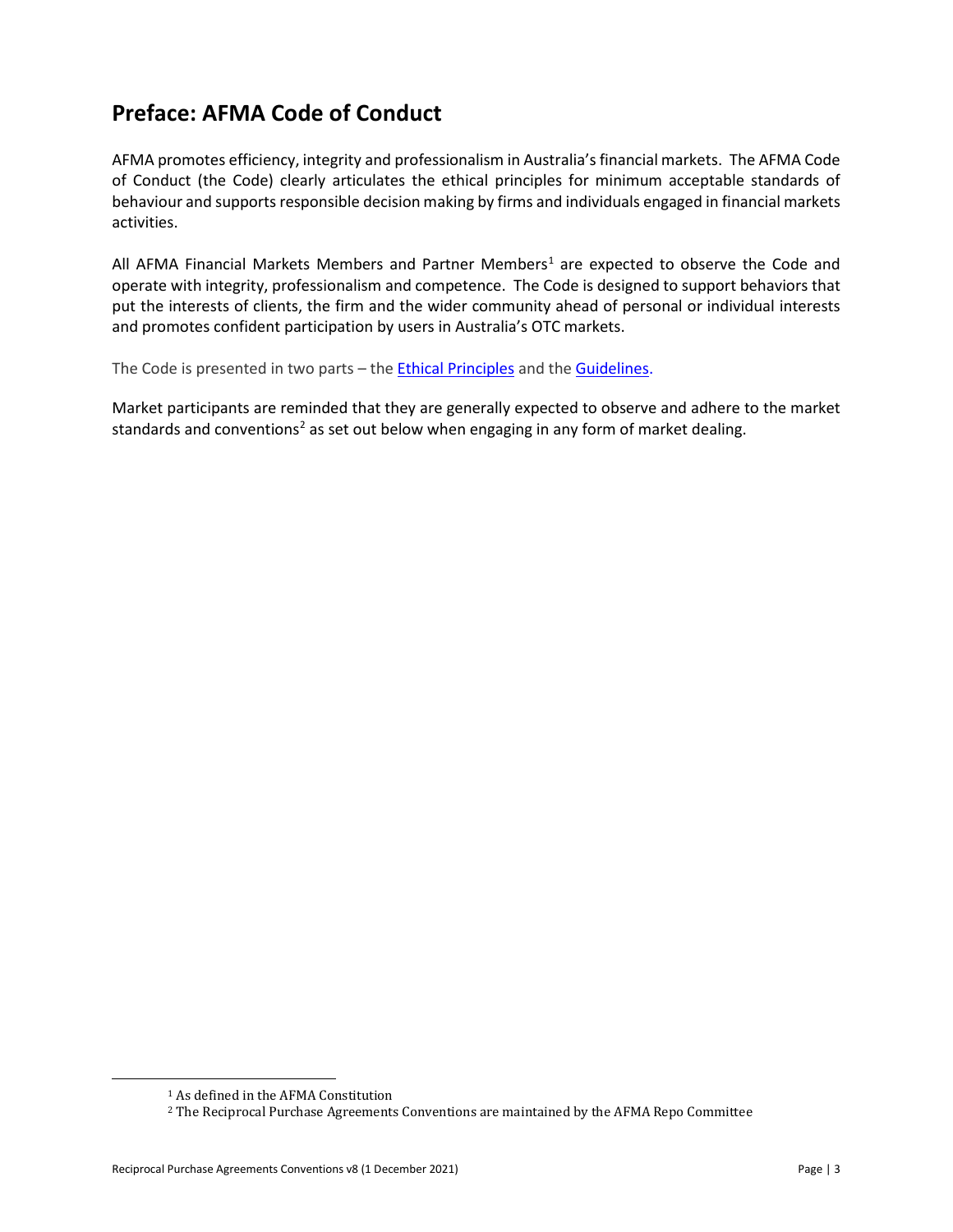# <span id="page-3-0"></span>**1. Description**

The Australian repo market is characterised by trades between institutions purely for liquidity reasons (General Collateral) and those dealt to cover short trading positions(Specific Collateral). Repo transactions are also undertaken by the Reserve Bank of Australia (RBA) as part of its daily open market operations.

In undertaking repos the RBA accepts a range of Australian currency denominated eligible securities, defined as either General Collateral or Private Securities. General Collateral includes those issued by the Commonwealth Government, State and Territory central borrowing authorities, certain supranational organisations and foreign sovereign guaranteed organisations. Private Securities include bank bills (BABs) and certificates of deposit (CDs) issued by eligible Australian Depository Institutions (ADI's) and certain ABS and RMBS product.

A current description of eligible securities can be found on the RBA website: <http://www.rba.gov.au/mkt-operations/resources/tech-notes/eligible-securities.html>

# <span id="page-3-1"></span>**2. Products**

# <span id="page-3-2"></span>**2.1. Repurchase Agreement (Repo)**

A repurchase agreement, also known as a Repo, RP, or sale and repurchase agreement, is a transaction involving the sale of securities together with a simultaneous agreement for the seller to buy back the securities at a future date at an agreed price. The repurchase price, which includes interest, will be greater than the original sale price.

# <span id="page-3-3"></span>**2.2. Reverse Repo**

A Reverse Repo is the opposite of a Repurchase Agreement. Effectively one parties Repo is another parties Reverse Repo.

# <span id="page-3-4"></span>**2.3. Open Dated/At Call Repo**

An Open Dated / At Call Repo is a Repo or a Reverse Repo for which no maturity date has been specified. The interest rate and term are renegotiated each Business Day. Either party may terminate the trade. See 3.10 for maturity convention.

# <span id="page-3-5"></span>**2.4. Term Repo**

A Term Repo may have two characteristics:

- (a) where the rate and maturity of a Repo or Reverse Repo are agreed upon at the commencement of the transaction; or alternatively
- (b) where the rate is dealt at a spread to the RBA rate as bilaterally agreed.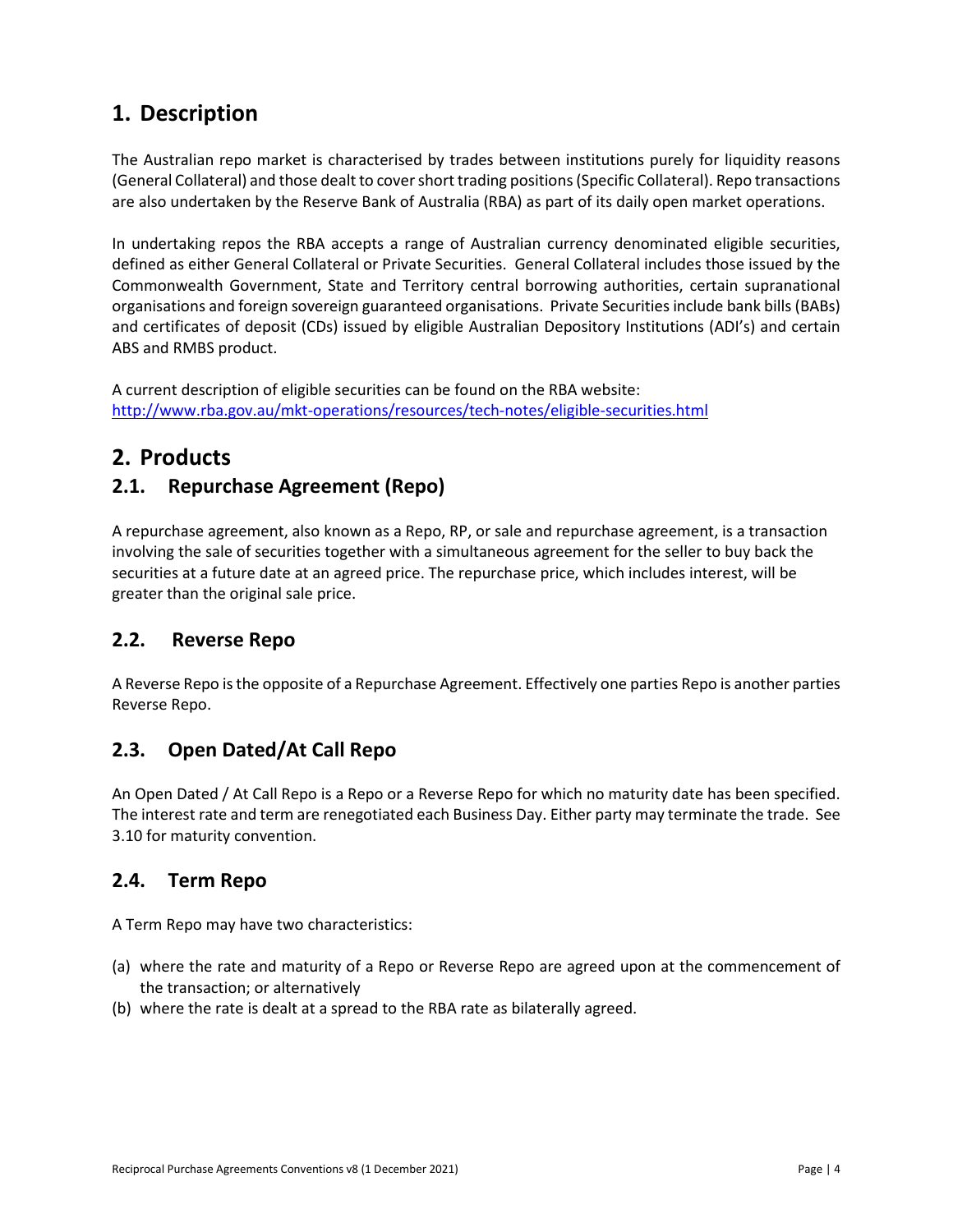# <span id="page-4-0"></span>**2.5. Buy/Sell Back and Sell/Buy Back Transactions**

While a repo or reverse repo is technically a single transaction, a buy/sell back and a sell/buy back is a pair of transactions: in effect, a buy and a sell, or vice versa. Although this transaction is not a repo, it mirrors the economic effects of a repo. It is a structure where the spot and forward trades are executed at the same time using a cash rate to derive the forward yield from the spot yield. If a buy/sell back is open over a coupon date the return value is reduced by the coupon accrual value and its associated interest accrual. An example of a buy/sell back would be where counterparty A buys from and then sells to counterparty B.

Buy/Sell backs are covered in the GMRA if the buy/sell back annex is included or attached.

# <span id="page-4-1"></span>**2.6. Intraday Repo**

Australian Office of Financial Management (AOFM) provides an intraday repo facility which is available to all members of the Reserve Bank Information and Transfer System (RITS) via the RBA to enable members to borrow government securities to facilitate orderly settlement of transactions. Members must repo eligible securities (GC) in exchange for the securities borrowed. AOFM does not charge a fee for intraday repos but does recover the cost of any related Austraclear fees (and associated GST).

If intraday repo is not unwound by end of day, then AOFM fees associated with the use of its Overnight Repurchase Agreement Facility will be incurred.

# <span id="page-4-2"></span>**3. Dealing**

### <span id="page-4-3"></span>**3.1. Collateral**

### <span id="page-4-4"></span>**3.1.1. General Collateral (GC)**

The AFMA definition of General Collateral (GC) is collateral that meets a non-specific maturity requirement but has a quality requirement. As distinct from GC transactions with the Reserve Bank of Australia, a two-tier GC market, designated as "GC1" and "GC2", is operated and classified as follows:

- GC1 Actively traded AUD Commonwealth and Semi-Government Bonds. Treasury Notes and Commonwealth and State Government Indexed bonds
- GC2 Any securities accepted by the RBA in daily liquidity dealings EXCEPT Global and Exchangeable securities

Note: Unless specified the term "GC" within these conventions refers to both GC1 and GC2.

#### <span id="page-4-5"></span>**3.1.2. Specific Collateral**

Specific Collateral is collateral that meets specific issuer, coupon and maturity characteristics. It is a particular bond/security issue sought by a dealer in order to meet a specific trading obligation, therefore specific quality and maturity of bond/security is sought and specified at the time of dealing.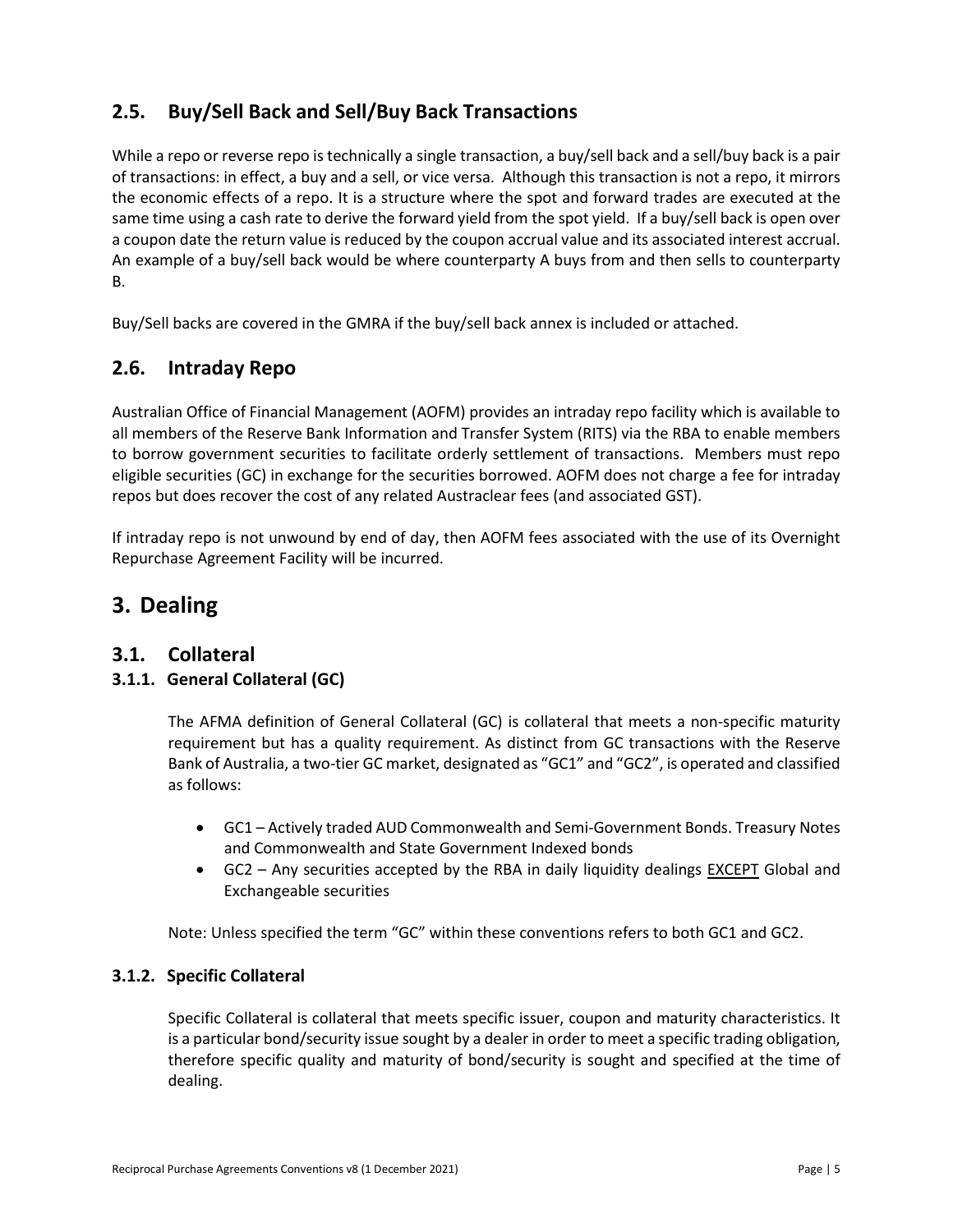# <span id="page-5-0"></span>**3.2. Methods of Dealing**

Telephone, broker, Bloomberg system and/or Refinitiv Messaging are accepted methods of transacting business. Note: When dealers send a message to multiple counterparties, it is incumbent on the dealer to specify and identify it as a broadcast, denoting the amount and term required, following up with a broadcast once covered. In the absence of broadcast, participants may assume that any messages received without the flag broadcast are personal messages.

## <span id="page-5-1"></span>**3.3. Electronic Dealing**

Platforms and communications networks as bilaterally approved for use between parties.

### <span id="page-5-2"></span>**3.4. Business Days**

#### <span id="page-5-3"></span>**3.4.1. Good Business Day**

A good business day is defined as any day on which banks in the state of New South Wales (NSW) are generally open for business, or a day other than one on which banks in NSW are obliged or permitted to close, excluding Saturday and Sunday.

Essentially, NSW business days are weekdays (Monday to Friday) other than NSW public holidays as gazetted under the NSW State Government's Banks and Bank Holidays Act 1912.

Australian OTC markets however generally tend to operate in a reduced capacity on gazetted NSW public holidays that are not similarly gazetted in Victoria, and on weekdays when banks in NSW are obliged or permitted to close.

#### <span id="page-5-4"></span>**3.4.2. Non-Business Day**

A non- business day is defined as any day on which banks in the state of NSW are generally obliged or permitted to close, including Saturday and Sunday.

In general, AFMA recommends that transactions should not be negotiated for settlement or price fixing (rollover) on a non- business day.

Other conventions can be utilised if agreed upon at the time of dealing.

# <span id="page-5-5"></span>**3.5. Standard Transaction Size (market parcel)**

Unless separately specified below, Market Parcel for GC repo transactions via brokers is \$50million cash value, with a maximum of 1 line of bonds/securities in a minimum of \$50 million cash value.

Market Parcel is negotiable for bilateral dealings.

For other repo transactions dealt via broker screen dealing systems the following standard transaction sizes apply, absent bilateral agreement of the two parties: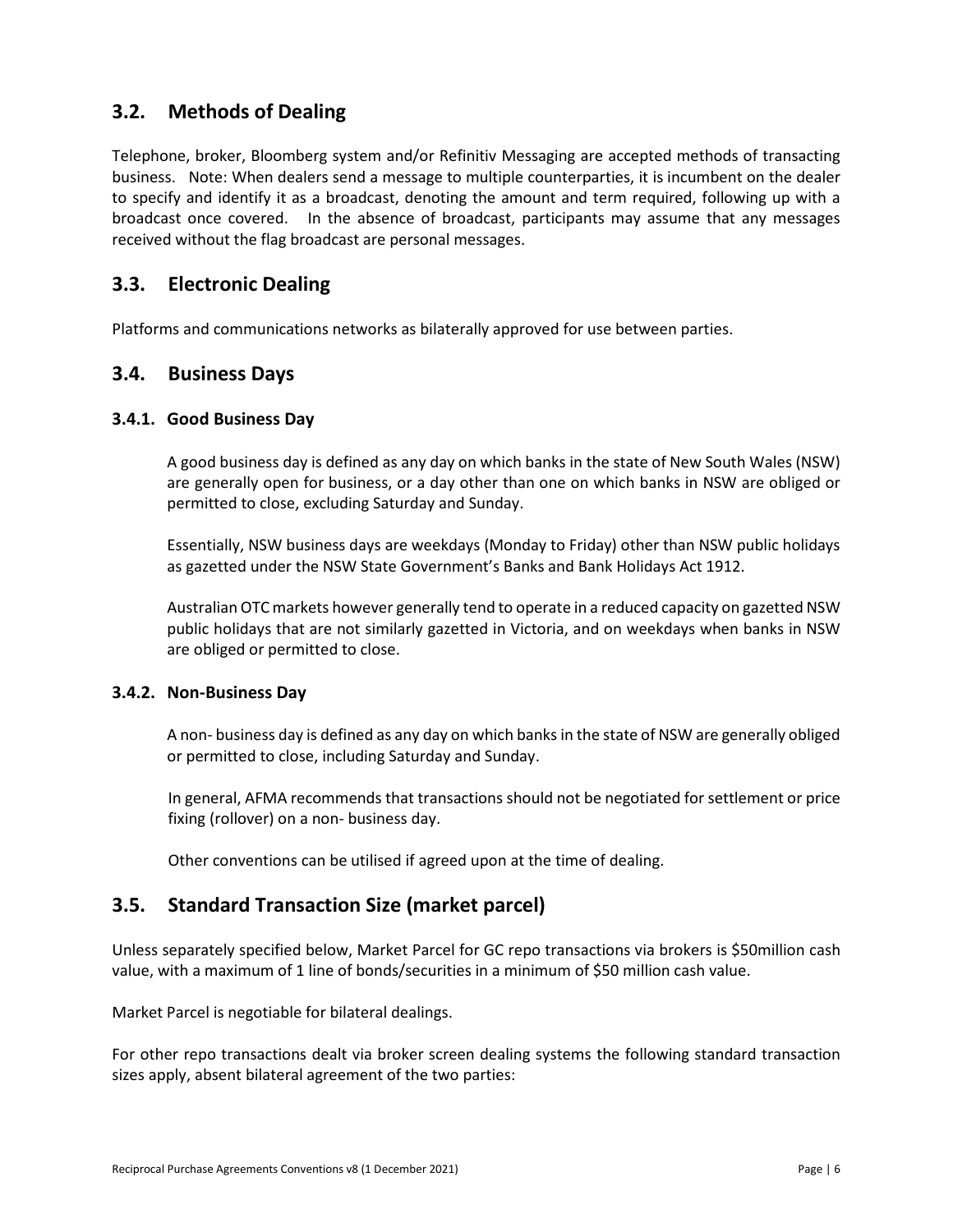| Repo period/term    | Standard transaction size |  |
|---------------------|---------------------------|--|
| 1-7 days            | \$20 million              |  |
| Greater than 7 days | \$50 million              |  |

The repo transaction size for Inflation Index and Global /Exchangeable bonds:

| Repo period/term | Index bond (Linkers) | Global/exchangeable |
|------------------|----------------------|---------------------|
| Any period       | \$10million          | \$10million         |

### <span id="page-6-0"></span>**3.6. Two Way Pricing**

Two-way pricing is not a general market convention.

# <span id="page-6-1"></span>**3.7. Quotation and Dealing**

*Dealing -* As repurchase and reverse repurchase agreements are negotiated transactions, when dealing directly with other dealers, each dealer is responsible for agreeing to the terms and conditions. It is up to each dealer to make clear to the corresponding counterparty those terms and conditions. It is expected that when an offer/bid is made by one party, the other party should either deal or counter with a bid/offer.

*Overnight -*Today against the next business day.

*Tomorrow -* The following business day.

*Tomorrow/next day (T/N-* The first leg of the "repo" settles T+1 and unwinds T+2.

*Spot* - Two business days from today. (T+2)

*Corporate* - Three business days from today. (T+3)

*Bid/buy/borrow -* Where the collateral is borrowed and the cash is lent.

*Offer/sell/lend -* Where the collateral is lent and the cash is borrowed.

# <span id="page-6-2"></span>**3.8. Other Instrument Conventions**

Unless otherwise bilaterally agreed, the following conventions govern GC transactions:

- **The accepted bonds/securities lodged as GC must have a longer maturity date than the term repo.**
- No right of substitution exists for repos of one week or less to maturity.
- The cut-off time for substituting lines pledged as part of term GC trades is 9:30am on the business day preceding substitution.
- Rights of substitution shall be limited to once per week per individual repo.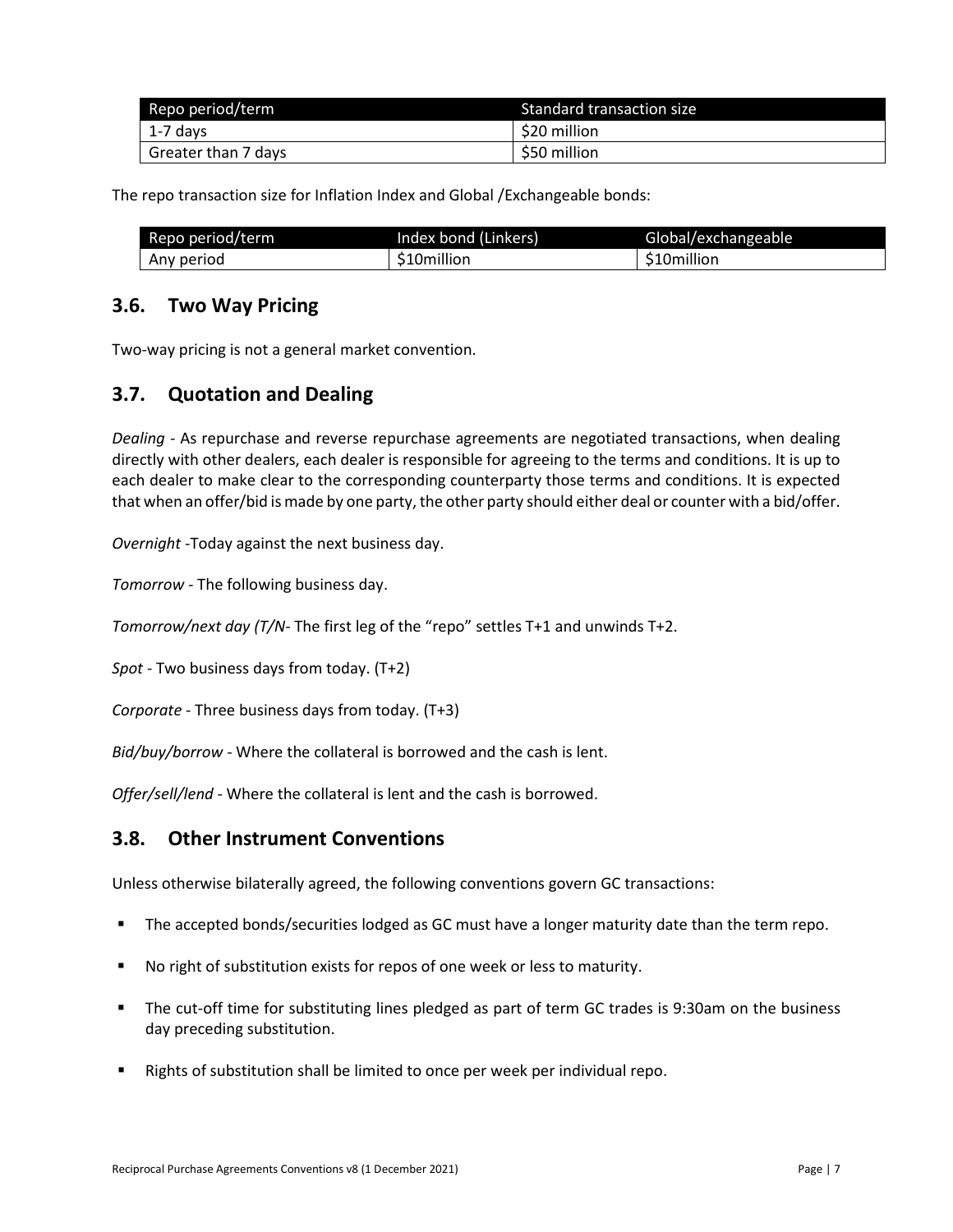- **Rights of substitution do not carry over/accumulate from week to week. If a right of substitution is** not used within any week it is lost. For example, for a one-month trade with no rights of substitution having been exercised by the seller of the collateral within the first two weeks there are only two rights of substitution left in the trade.
- One right of substitution is one ticket of the original trade. For example, for a \$100m one-month trade for which the seller of the collateral chooses to break it into 4 parcels of \$25m consisting of 4 different securities, the one right of substitution per week convention allows the seller to substitute only one parcel of \$25m per week, not all four.
- When a right of substitution of collateral is exercised by the seller of that collateral, the seller should match the original cash value of the existing trade.
- Notional amounts cannot be split while exercising a right of substitution without the permission of the buyer of collateral.

For example, for a \$100m one- month trade where the seller chooses to lend 1 security of \$100m, to satisfy a substitution request, the seller needs to replace the collateral with another parcel of \$100m. The seller cannot substitute two parcels of \$50m of different or the same collateral without the buyer's permission.

- Upon the exclusion of any collateral from the RBA's approved list those securities will then cease to trade in the GC repo market. For any outstanding GC trades, the buyer has the right to ask the seller to substitute that collateral.
- For any GC trade dealt through a broker, it is the broker's responsibility to help mediate and keep track of the substitution process during the lifetime of the trade.

#### <span id="page-7-0"></span>**3.8.1. Margining**

It is default practice in the Australian Repo market to make margin calls, settled via either the transfer of cash or securities, in preference to repricing transactions to cover exposures between the parties. AFMA recommends that parties be guided by the margining principles as described within the *[ICMA ERCC Guide to Best Practice in the European Repo Market: Section 3, Best](https://www.icmagroup.org/assets/documents/Regulatory/Repo/ERCC-Guide-to-Best-Practice-Final-version-Dec-2018-250119.pdf) practice [in margining repo](https://www.icmagroup.org/assets/documents/Regulatory/Repo/ERCC-Guide-to-Best-Practice-Final-version-Dec-2018-250119.pdf)<sup>[3](#page-7-2)</sup>*, however that principles specific to Australian operations be recognised, as described hereunder:

https://www.icmagroup.org/assets/documents/Regulatory/Repo/ERCC-Guide-to-Best-Practice-Final-version-Dec-2018-250119.pdf

#### <span id="page-7-1"></span>**3.8.1.1. Calculation of Market Value**

The fixed income dirty price is used to calculate market value Dirty Price = Clean Price + Accrued Interest

<span id="page-7-2"></span><sup>3</sup> The margining practices set out in the ICMA ERCC Guide are general recommendations only and may be updated from time to time. Parties to repos may agree to other terms where they see fit.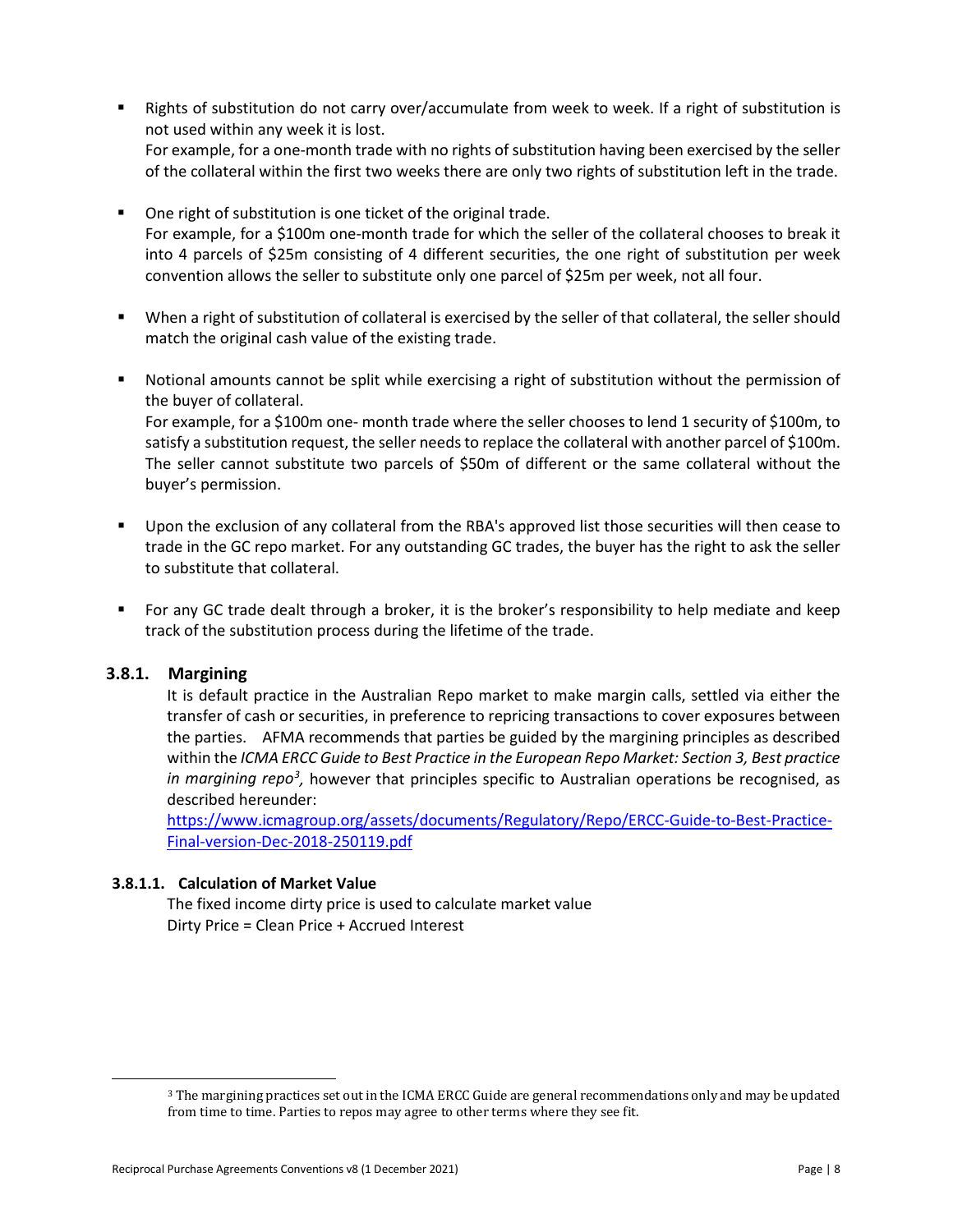#### <span id="page-8-0"></span>**3.8.1.2. Transactions included in the calculation of Net Exposure**

Based on section 3.16 of the ICMA Guidelines, the following should be included / excluded in the calculation of net exposure:

*(***note: Purchase Date & Repurchase Date, as defined in the GMRA's, refer to the on/off leg settlement dates of each transaction)** 

#### <span id="page-8-1"></span>**3.8.1.2.1. INCLUDED Transactions / Exposures**

All open activity between the counterparties, including:

- Transactions with a Purchase Date of today or earlier (unless trade date = purchase date)
- Transactions with a Repurchase Date of next business day or later.
- All current term repo transactions
- Coupons
	- Coupon payments are included in the margin calculation.
	- The fixed income dirty price is used to calculate market value.

#### <span id="page-8-2"></span>**3.8.1.2.2. EXCLUDED Transactions / Exposures**

The following **should not** be included:

- Transactions where Trade Date and Purchase Date are on same day of margin call.
- Transactions where the Repurchase Date is today.
- Overnight Repo.

#### <span id="page-8-3"></span>**3.8.1.3. Deadline for making a margin call**

Margin calls should be made and agreed upon by 11:00 am Australian Eastern Standard Time (AEST) except in circumstances where an operations team is located in an offshore jurisdiction (other than New Zealand), in which case all margin calls should issue and be agreed by 1:00 pm AEST.

Margin call trade instructions should be matched in the market by 2:00 pm AEST on the call date.

#### <span id="page-8-4"></span>**3.8.1.4. Deadline for delivering margin**

Cash margin and margin securities should be delivered wherever possible on the call date (CD+0) and not later than next local business day (CD+1).

#### <span id="page-8-5"></span>**3.8.1.5. Interest payments on cash margin**

The reference rate generally used in Australia is the interbank overnight cash rate, plus or minus an agreed spread, the former being an Australian benchmark interest rate calculated and published by the Reserve Bank of Australia and displayed on Reuters screen RBA30 or other widely published electronic pages.

Counterparties may choose to settle the cash interest on a monthly basis. Participants should reconcile and settle the interest with their counterparties in the first week of the following month.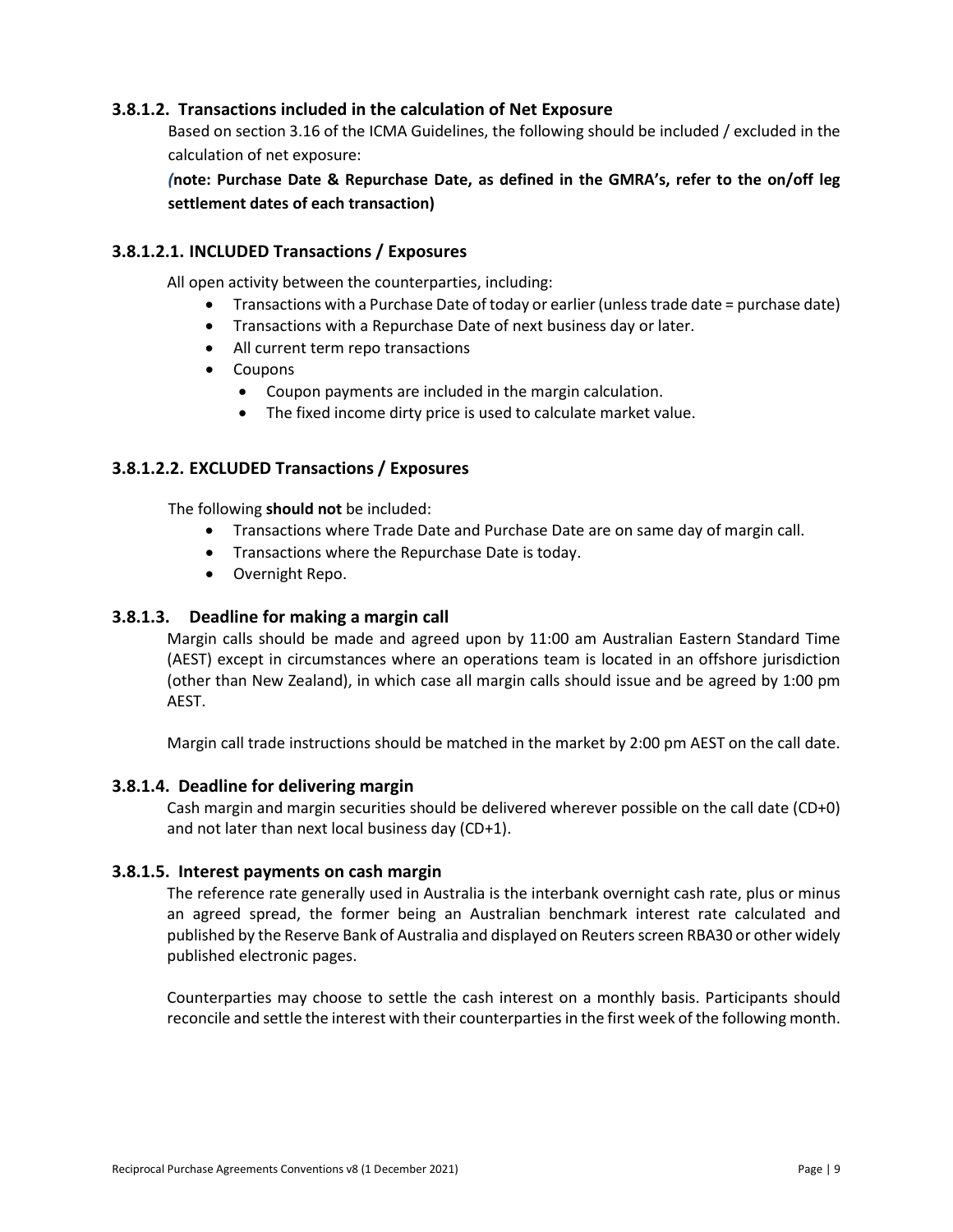## <span id="page-9-0"></span>**3.9. Basis**

All rates are quoted on an actual/365day basis, using a simple interest calculation payable at maturity.

### <span id="page-9-1"></span>**3.10. Maturity Conventions**

At call/open **specific collateral** repos are automatically rolled at 9:30am on the business day preceding maturity. Market standard is to notify the counterparty of the intent to terminate an at-call / open **specific collateral** repo not later than 9:30am AEST/AEDT on the business day preceding the date of settlement of the termination.

GC open repos are automatically rolled at 11:00am unless otherwise advised by either counterparty.

Term repos are to be collateralised with eligible securities that have a maturity date beyond the maturity date of that particular term repo.

### <span id="page-9-2"></span>**3.11. Settlement Rate or Index**

Not applicable.

### <span id="page-9-3"></span>**3.12. Premium Payment Date(s)**

Not applicable.

# <span id="page-9-4"></span>**3.13. Expiry Conventions**

Not applicable.

### <span id="page-9-5"></span>**3.14. Broker Conventions**

- 3.14.1 For standard repo transaction size dealt via broker screen dealing systems please refer to *Section 3.5*.
- 3.14.2 All prices are subject to credit;
- 3.14.3 All screen prices are valid until removed or refreshed;
- 3.14.4 Divergence from the size of the screen bid/offer (see section 3.5) is at the discretion of the screen quoted counterparty;
- 3.14.5 If a broker has a price on screen and a dealer asks if the bid or offer can deal for a certain size the dealer is obliged to deal that size if it is available from the dealer making the bid/offer;
- 3.14.6 To encourage price making, and to enhance market transparency, when dealing through a broker a dealer must be best bid/offer when inquiring whether the offer/bid will deal off screen between the bid/offer;
- 3.14.7 All trades conducted via the brokers are to be reported and posted within a reasonable time.

# <span id="page-9-6"></span>**3.15. Confidentiality**

Refer to the **AFMA Code of Conduct**.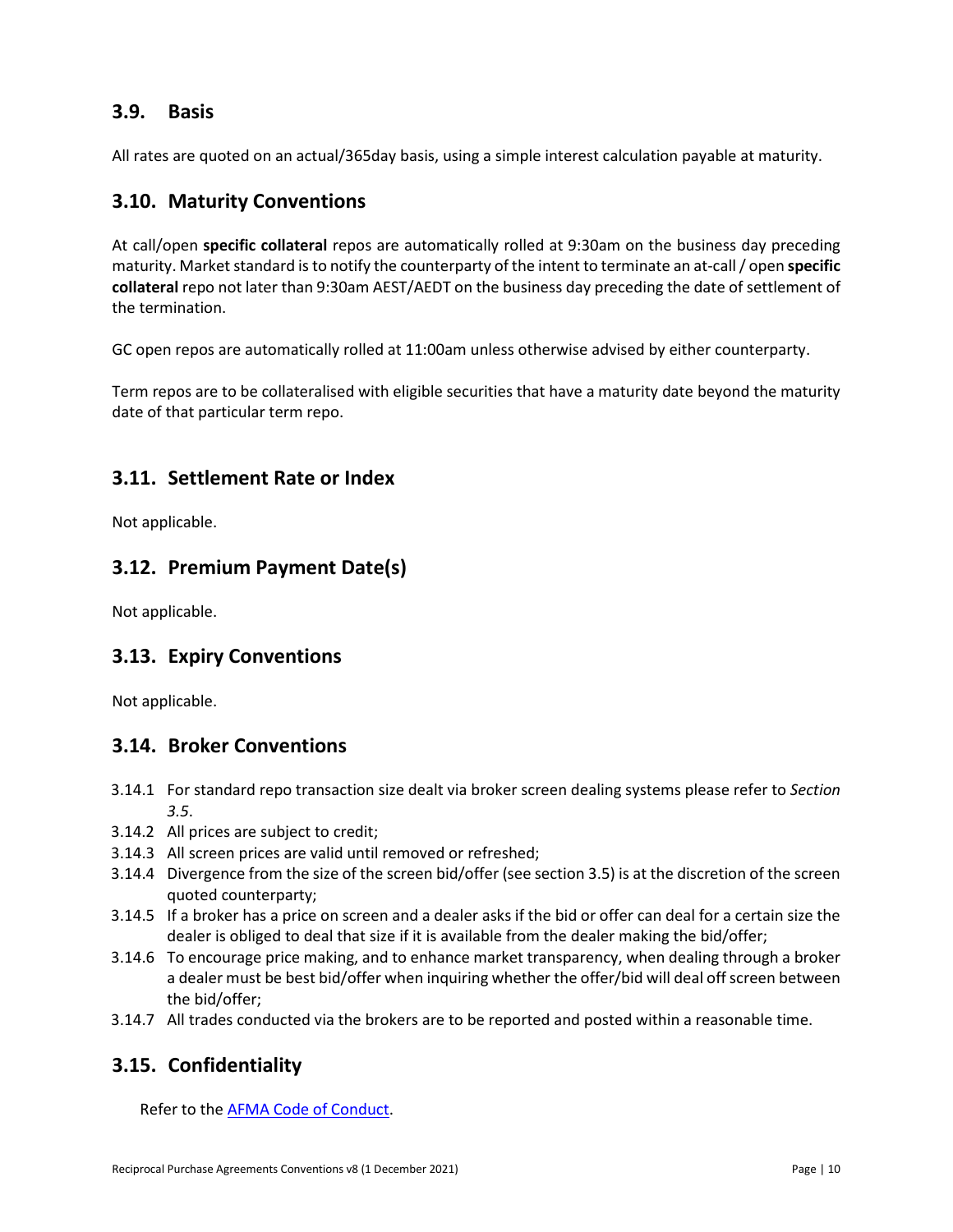## <span id="page-10-0"></span>**3.16. Credit**

All deals subject to individual limits.

#### *Over cover (haircut)*

This is the amount by which the market value of the repo'd bonds/securities exceeds the cash amount of the transaction. The extent of over cover will vary depending on the size of the transaction, the term of the repo, the quality and maturity of the collateral and the creditworthiness of the counterparty. No standard haircut exists, this being agreed bilaterally.

### <span id="page-10-1"></span>**3.17. Exercise of Options**

Not applicable.

### <span id="page-10-2"></span>**3.18. Pricing Formulae**

- 3.18.1 The first leg consideration or start consideration is calculated in accordance with the RBA pricing formulae.
- 3.18.2 The second leg consideration or unwind consideration is calculated by using the simple interest formula with the start consideration as the principal which is multiplied by the repo rate for the number of days.

#### *RBA pricing formulae*

Australian government bonds are priced using a formula incorporating the principles of yield to maturity and compound interest. Even though interest amounts (coupons) are paid throughout, the pricing technique present values all cash flows on a compounding basis using an effective semi-annual yield, or nominal annual yield paid semi-annually.

1) Basic bond formula:

$$
P = v^{f/d} [g(1 + a_{\overline{n}}) + 100v^n]
$$

2) Ex-interest formula:

$$
P = v^{f/d}(ga_{\overline{n}} + 100v^n)
$$

3) Near maturing bonds (specifically those entitling a purchaser to only the final coupon payment and repayment of principal). When a bond goes ex-interest for the second last time (i.e. six months plus seven days before maturity) it is treated as a special case. This formula applies until the record date for the final interest period:

$$
P = \frac{100 + g}{1 + \left(\frac{f}{365}\right)i}
$$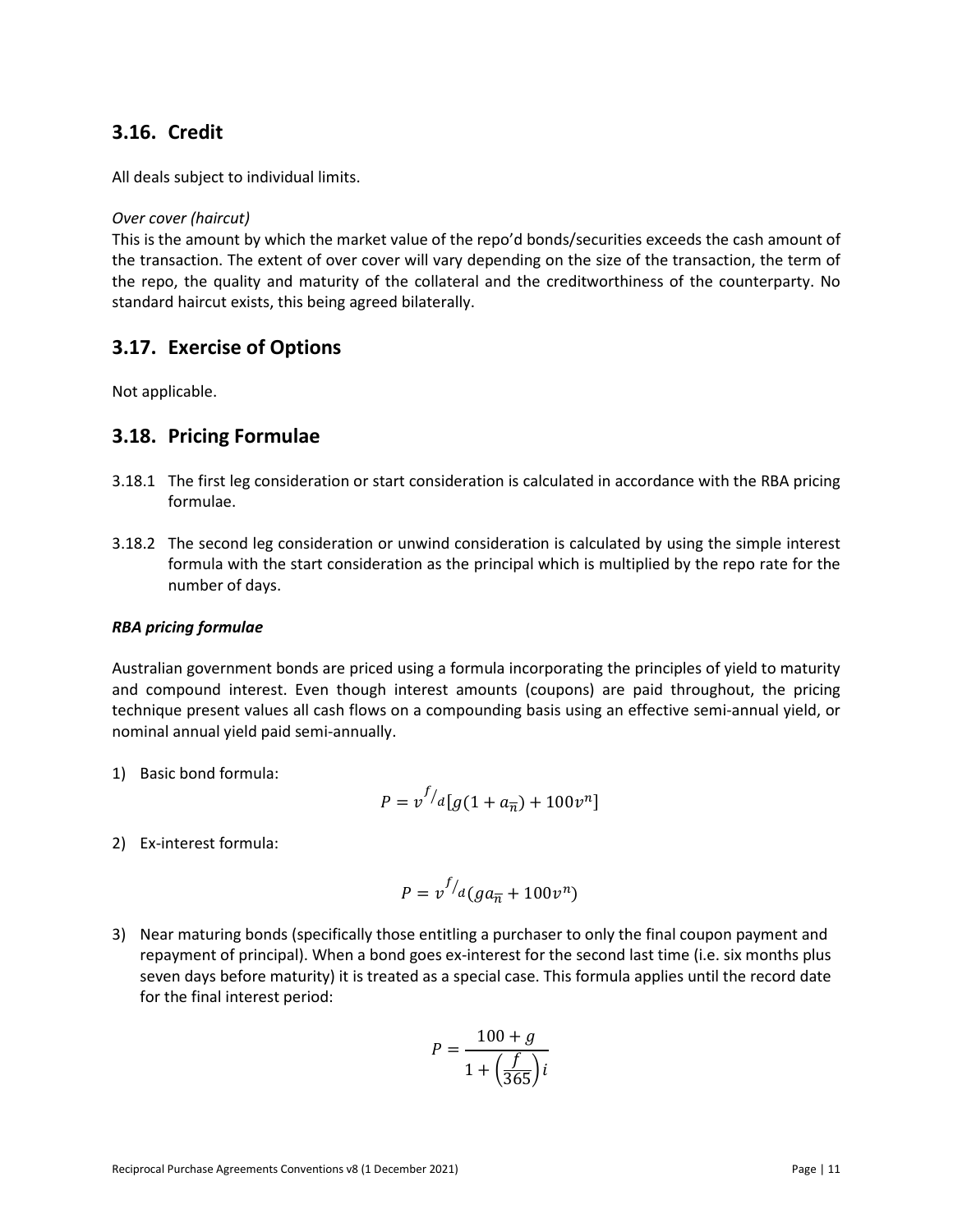4) Near-maturity bonds (from the record date for the final coupon):

$$
P = \frac{100}{1 + \left(\frac{f}{365}\right)i}
$$

If the maturity falls on a weekend or other non-business day the proceeds date (i.e. the next business day) is used in the calculation of *f*.

 $P =$  the price per \$100 face value, **rounded to 3 decimal places for 1) and 2) and not rounded for 3) and 4)**

$$
v = \frac{1}{1+i}
$$

where 100*i* = the half-yearly yield (per cent) to maturity in formulae 1) and 2) or the annual yield (per cent) to maturity in formula 3)

*f* = the number of days from the date of settlement to the next interest-payment date in formula 1) and 2) or to the maturity date in formula 3)

*d* = the number of days in the half year ending on the next interest-payment date

*g* = the half-yearly rate of coupon payment per \$100 face value

*n* = the term in half years from the next interest-payment date to maturity

The settlement amount will be rounded to the nearest cent (0.50 cents being rounded up).

#### *Simple interest formula*

The general form for calculating the simple interest amount is:

 $I = P \times r \times t$ 

where:

- *I* = amount of interest
- *P* = principle amount or present value
- *r* = rate of interest per annum
- *t* = time in years

# <span id="page-11-0"></span>**3.19. Data Source**

Not applicable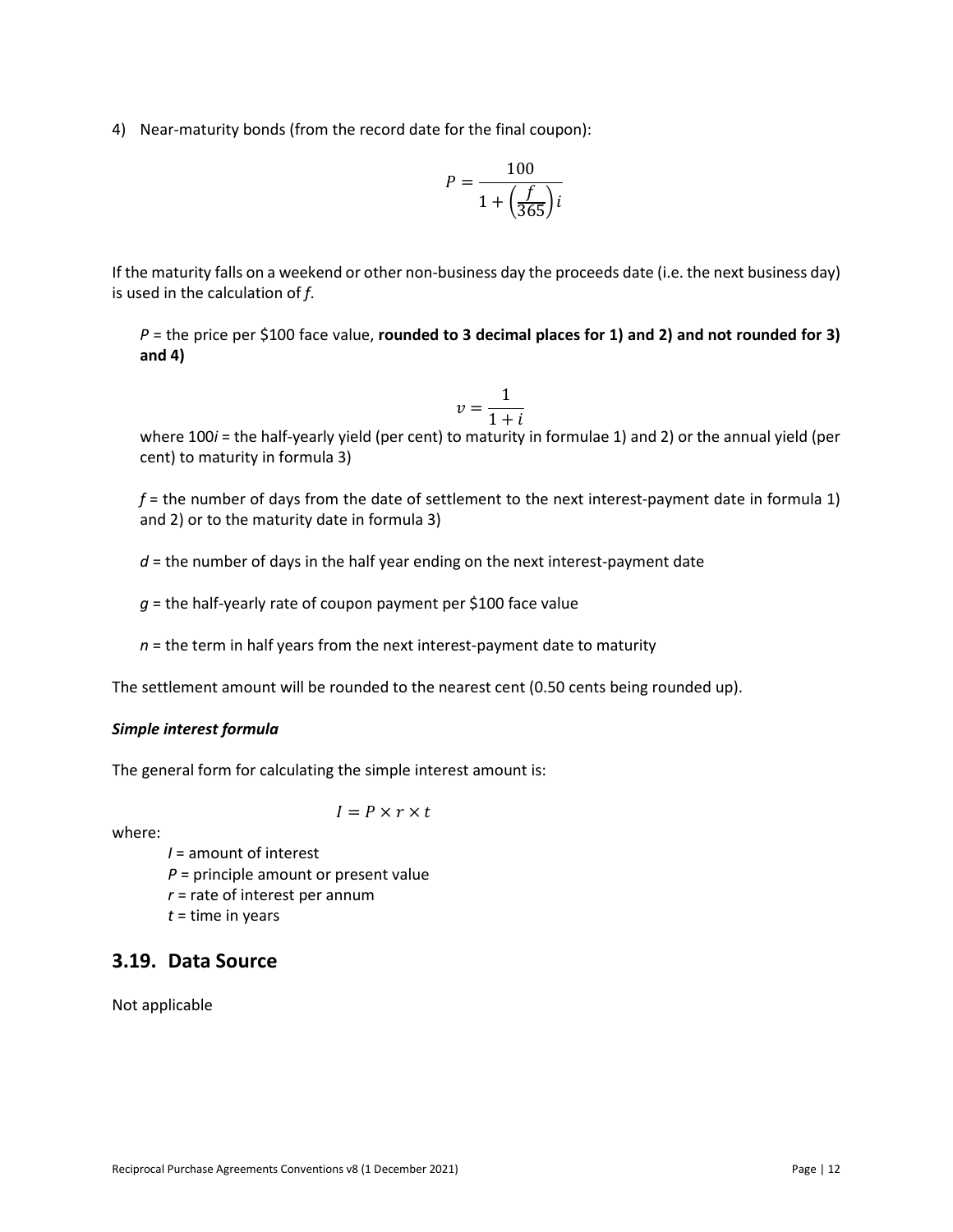# <span id="page-12-0"></span>**3.20. AOFM Securities Lending Facility**

Eligible parties are able to borrow Treasury Bonds & Index Bonds through a facility provided by Australian Office of Financial Management (AOFM) settled through the RBA. Collateral provided must meet the RBA criterion for General Collateral as prescribed for RBA repurchase agreements. The margin is currently calculated as the minimum of 300bps and 25 bps below the RBA cash rate target.

Refer t[o https://www.aofm.gov.au/intermediaries/securities-lending-facility](https://www.aofm.gov.au/intermediaries/securities-lending-facility)

### <span id="page-12-1"></span>**3.21. State Government Securities Lending Facilities**

Similar to that offered by AOFM and subject to applicable fees, securities lending facilities operated by a number of the State Government borrowing authorities (NSWTC, TVC, QTC, SAFA, WATC) are available to panel members.

# <span id="page-12-2"></span>**3.22. RBA Regular Scheduled Board Meeting**

On regular scheduled RBA board meeting days (first Tuesday of the month except January or as otherwise determined by RBA) all trades dealt for T+1 are automatically dealt subject to spread to RBA rate (RBA27) unless bilaterally agreed.

### <span id="page-12-3"></span>**3.23. RBA Out-of-Cycle Board Meeting**

In the event that RBA announces an out-of-cycle change to the official cash rate:

- On-the-day (OTD) repos are assumed to have been dealt subject to a spread to the RBA official cash rate and should reflect the cash rate target published as at 9.30am
- Open dated/at call repos should reflect the new cash rate on a T+1 basis.
- Term repos (including T/N trades) should remain as previously negotiated.
- All trades previously negotiated on a spread to cash basis will be reset on the date of a change to the official cash rate and should reflect the cash rate target published as at 9.30am.

### <span id="page-12-4"></span>**3.24. Specific Market Practices**

#### <span id="page-12-5"></span>**3.24.1. Access to and use of AOFM, State Govt and RBA Securities Lending Facilities**

- 3.24.1.1 All parties dealing on-screen and via brokers are expected to have access to the AOFM and State Government facilities (as described in 3.20 and 3.21 of the Repo Conventions) either directly or under a bilateral agreement with an eligible party to access these facilities.
- 3.24.1.2 Market best practice requires that a party dealing on-screen and via brokers will either directly access these facilities or engage an eligible party on its behalf to access these facilities whenever is it apparent that its settlement obligation is compromised in any way, and that settlement failure is likely.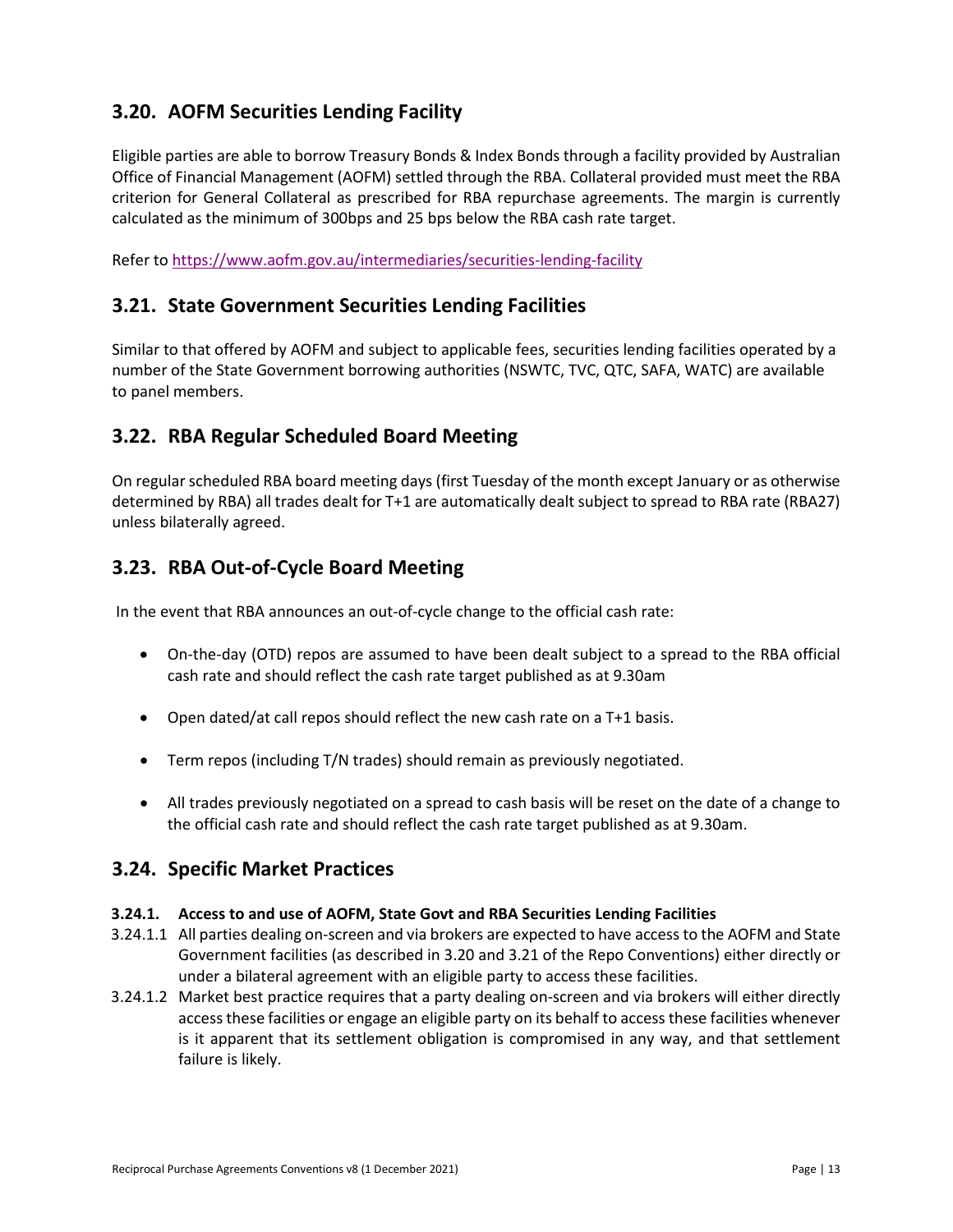3.24.2 To aid market functioning, the Reserve Bank stands ready to lend securities that it owns against cash or eligible collateral on a reverse enquiry basis. Refer Addendum 1 for additional information.

## <span id="page-13-0"></span>**3.25. Collateral Management Services**

Subject to bilateral agreement, the Repo Committee recommends that the following collateral schedule and haircut guidelines be applied:

| <b>Schedule</b>                                           | <b>Haircut</b> |
|-----------------------------------------------------------|----------------|
| Tier 1- AFMA GC1, however excl. t/notes, linkers          | RBA Schedule   |
| Tier 2- Current tier 1 in brokers, incl. t/notes, linkers | RBA Schedule   |
| Tier 3- RBA basket - open market operations               | RBA Schedule   |

# <span id="page-13-1"></span>**4. Confirmations**

It is market practice to send Confirmations by an electronic communication system that assists efficient and reliable processing of transactions as the preferred method over other forms of written communication such as email (subject to applicable law and bilateral agreement). Refer to the [AFMA Common Confirmation and Settlement Standards.](https://afma.com.au/standards/market-conventions/Australian%20Common%20Confirmation%20and%20Settlement%20Standards.pdf)

# <span id="page-13-2"></span>**4.1. Obligation of Dealers**

All dealers are subject to the [AFMA Code of Conduct.](http://www.afma.com.au/code-of-conduct)

Price discrepancies should be discussed and corrected by 2:30pm wherever possible. If a settlement failure is imminent it is the obligation of the failing entity to exercise due diligence to settle the transaction and source securities via {a} the market or {b} Reserve Bank of Australia Securities Lending Facility (refer to Addendum 1), AOFM securities lending facility (refer Section 3.20) or {c} via State Government Securities Lending Facilities (refer Section 3.21) where possible.

# <span id="page-13-3"></span>**4.2. Documentation**

Currently The 2000 TBMA/ISMA Global Master Repurchase Agreement, with the AFMA recommended replacement of Annex 1 (available by subscription to the AFMA Guide to Australian OTC Transactions section 2.2), is the recommended market standard. This is currently being reviewed and will be replaced by the 2011 GMRA and annexes.

# <span id="page-13-4"></span>**5. Settlements**

Refer to the [AFMA Common Confirmation and Settlement Standards.](https://afma.com.au/standards/market-conventions/Australian%20Common%20Confirmation%20and%20Settlement%20Standards.pdf)

# <span id="page-13-5"></span>**5.1. Physical Settlements**

Physically delivered settlements are still used although infrequently. They are not the preferred form of settlement due to the high risk of failures. The RBA and the semi authorities provide a registry that tracks the flow of physical settlements.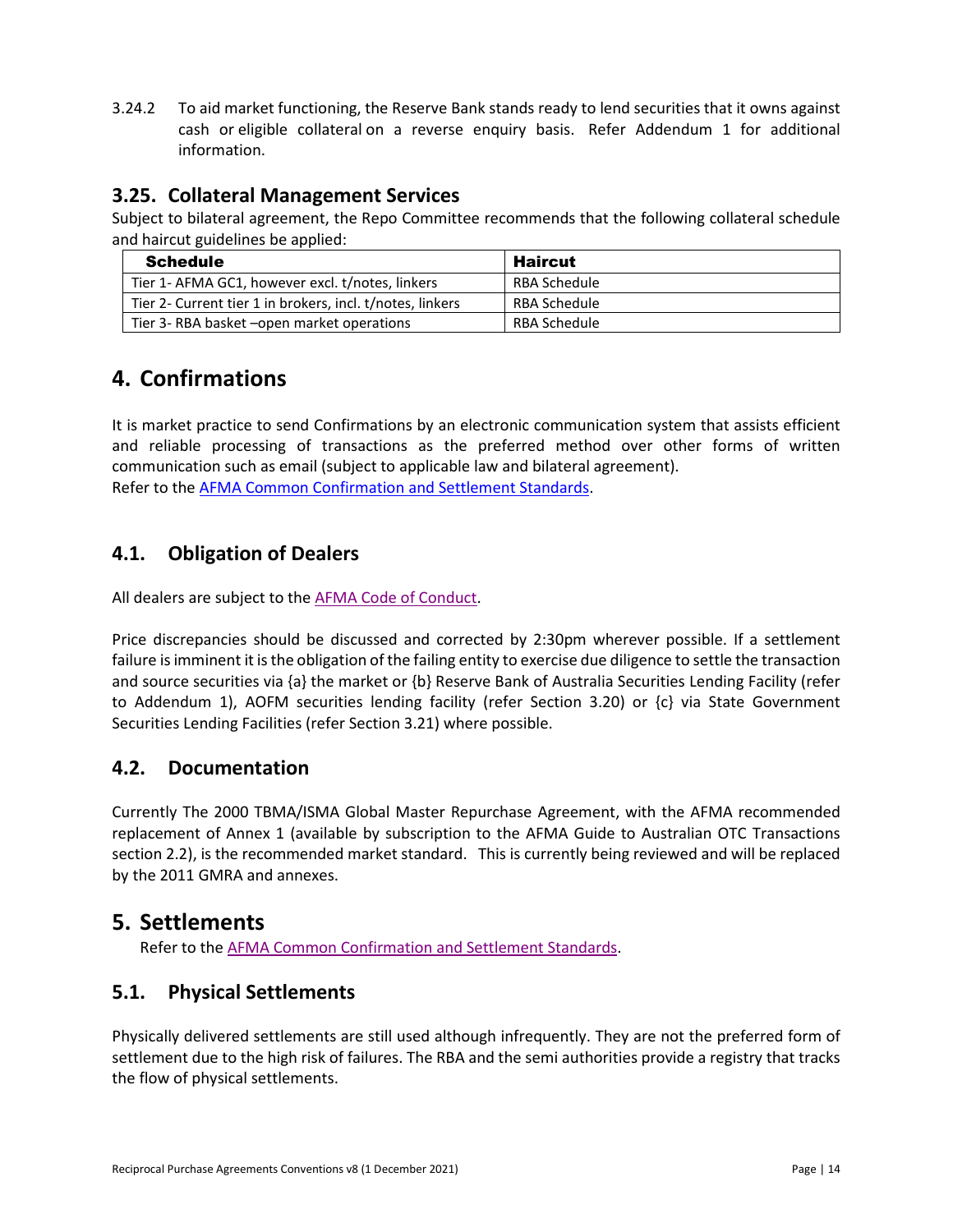# <span id="page-14-0"></span>**5.2. Cash Settlements**

EXICO / Austraclear is the settlement system used for the settlement of all securities.

### <span id="page-14-1"></span>**5.3. Forward Settlements**

For forward settlement of GC repo transactions it is the obligation of the seller to inform the buyer of collateral details by no later than 9:30am AEST on the day of settlement.

### <span id="page-14-2"></span>**5.4. Settlement Failures**

#### <span id="page-14-3"></span>**5.4.1. Avoiding and Curing Fails**

Settlement failure occurs for numerous reasons. In the Australian marketplace the predominant reasons can be traced back to counterparty miscommunication and operational deficiencies, the latter generally within the operations of the seller or the seller's settlement agent.

Failure to settle risks the reputation of the organisation and may bring the market into disrepute. Partial settlement is encouraged however the counterparty retains the discretion to accept or reject a partial settlement.

The party obligated to deliver securities (the seller) is obliged to immediately inform the counterparty of any circumstance which threatens the settlement process as soon as known, however not later than 3:00pm AEST so that, in the event the seller or its settlement agent subsequently cannot deliver, the parties can endeavour to cover the short position in the underlying security or make alternative arrangements that are agreeable to both counterparties. It is stressed that the party obligated to deliver securities must not delegate or take other steps to avoid its responsibility to fulfil its contract with the counterparty, including assigning blame for any failure to its settlement agent. In the event of difficulties that arise towards end of day (after 3:00pm AEST) both counterparties must make all reasonable efforts to arrange alternatives.

To reiterate: It is the obligation of the failing party to exercise due diligence to settle. If the failing party is offered bonds/securities to cover a fail then it is obliged to cover the fail by borrowing the offered bonds/securities.

Dealers are expected to at all times be aware of the supply characteristics of any particular line of bonds/securities, and particularly be aware if a line is in short supply. If the repo rate on a particular line of bonds/securities falls, this is an indication of illiquidity and dealers should ensure that they have adequate bonds/securities available for future settlements. Dealers should not repo bonds/securities unless they believe that they can deliver those bonds/securities at settlement.

It is incumbent on market participants to take the steps necessary to mitigate settlement failure. In particular, and as a matter of best practice, the party contractually obliged to deliver securities is obliged to take the necessary steps to borrow stock immediately it becomes apparent that settlement failure is likely, and to initiate this process within a timeframe that avoids broader market disruptions and failures.

# <span id="page-14-4"></span>**5.5. Settlement Failure Compensation Claims**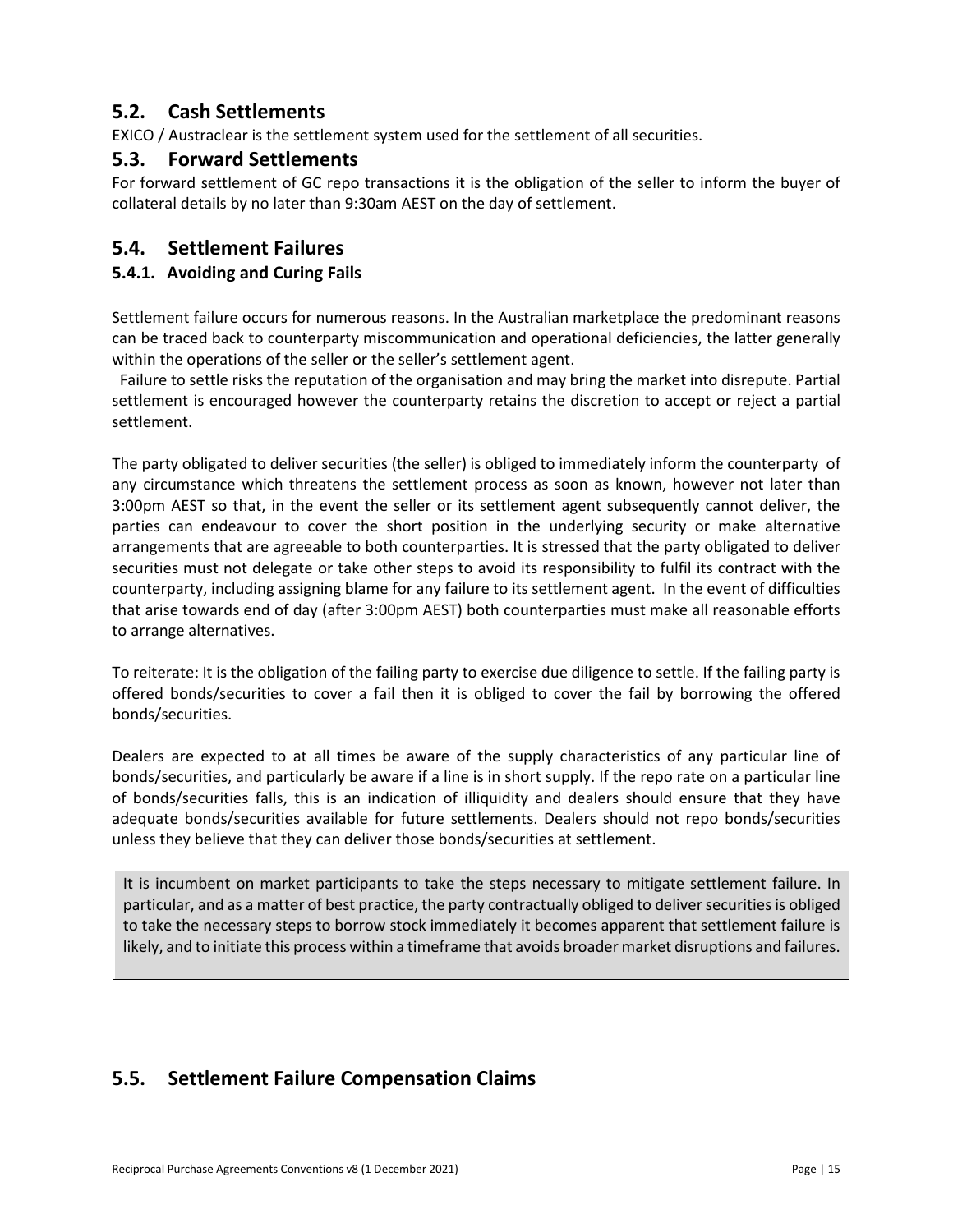When the counterparties to a transaction cannot settle for any reason, the impacted party is entitled to claim use of funds at the market rate, together with any other associated costs, or as mutually agreed under the terms of the documentation governing reciprocal purchase agreements between the parties.

When settlement failure occurs, the deal will settle on the following business day with no rate adjustment (original settlement price). If settlement continues to fail the settlement price does not alter except in circumstances where there is bilateral agreement.

In the event of costs are incurred due to a failed settlement, the party being failed should formalise a claim detailing all costs incurred and basis of claim. All such claims must be formally acknowledged and responded to within 7 business days of receipt of a claim letter.